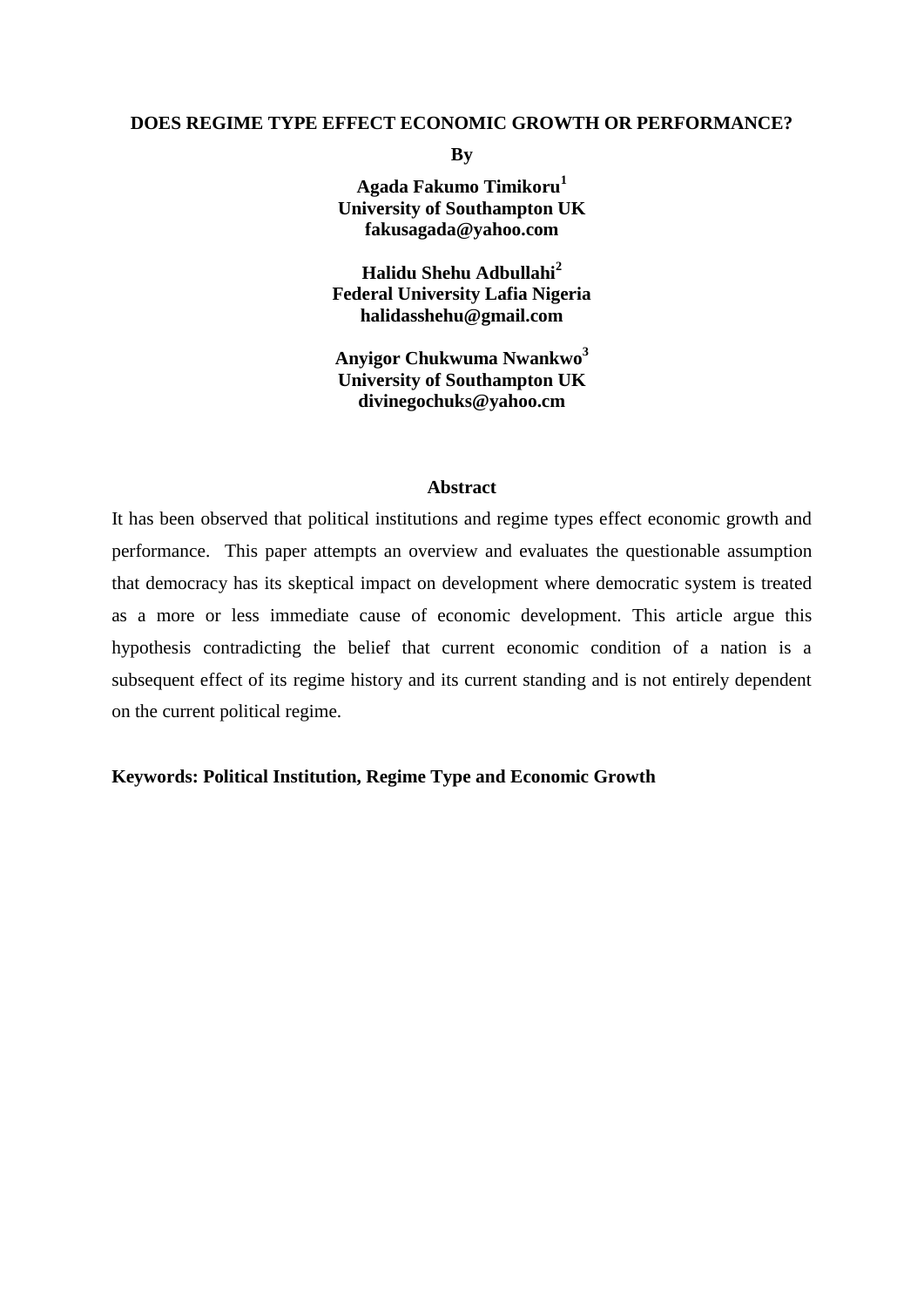### **Introduction**

The predominant view among academics, scholars and leading economists is that democracy either has no impact or has negative impact on the leading economic indicator of a country, the GDP growth rate (Przeworski & Maravall, 2003). Therefore it is often argued that authoritarian system of politics may lead a nation to faster growth or will at least match up to that of a democratic political system (Przeworski, 1995). Even though it is seldom believed that democratic systems may have some positive indirect effects, yet empirical evidence has suggested that these positive effects are nullified through the negative effects of democracy over a period of five years (Barro, 1996; Feng, 1997 and Kurzman et al., 2002). Although most of the currently richest countries in the world are democratic, yet it is unclear as to the confirmation of causal effect of democracy. However, it cannot be neglected that most of these richest countries have evolved from an authoritarian ruling system (Phillips & Porter, 2007). If a person has to strongly consider this concept, then it can be said that democracy is the luxury of a rich country which only such richness can afford (Yew, 1994).

In this study we evaluate the questionable assumption that democracy has its skeptical impact on development where democratic system is treated as a more or less immediate cause of economic development. Therefore, the current year's democratic system influences the performance of economic growth in the next decade or so. This paper will argue this hypothesis contradicting the belief that current economic condition of a nation is a subsequent effect of its regime history and its current standing and is not entirely dependent on the current political regime. There might be some contemporary effects of the distant past, and therefore democracy should not be treated as a "stock" but as a "level" variable.

We would start by building a prima facie case for a historical explanation of democracy and its correlation to economic growth. We would then discuss on the *democratic growth effect* –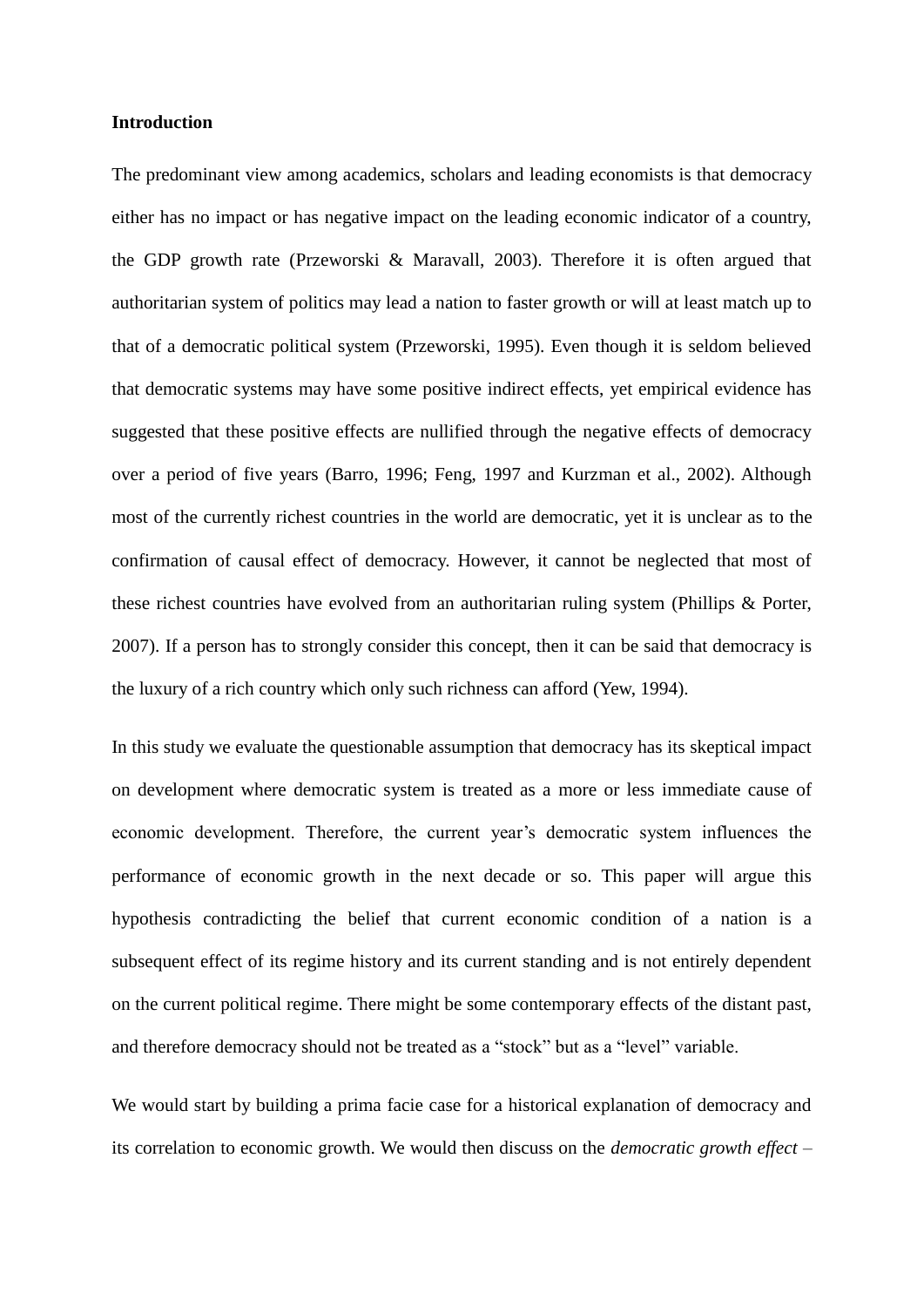the magnitude of this parameter, the policy significance and future scope and limitations of study.

### **Literature Review**

Many research works on democracy and growth have primarily focused on the current level of democracy; and its impact on the future span may be a year or multi year period, perhaps a decade. Therefore, researchers and academicians have conceptualized this phenomenon as the impact of regime type on growth and its impact a specific period. Most of these studies are to construct a framework by looking to the future and not from a historical perspective (Lindert, 2003). Democratic and authoritarian regimes are considered to build strong legacies and goes to decades and sometime even centuries (Collier and Collier, 1991). It is the cumulative effect of these historical perspectives and the current regime status that is of utmost concern in order to understand the causal impact of a regime type on a variety of possible outcomes at present – political, economic, social or cultural. However, in order to understand the impact of regime on the performance of a country, the concept of key concern is the capital and the economy of the country. This could be divided into four different types of capital – human, physical, social and political. "Capital, in ordinary practice, involves a fungible resource that may accumulate over time (creating a "stock") and promising increased returns in the future" (Mahoney, 2002). Various researches on this perception suggest that these four kinds of capital have significant impacts on the growth performance of a country. A representation of this causal pathway of capital is depicted in the fellow schematic.

## **Democratic and Authoritarian Regimes and Its Relation to Economic Growth:**

This is a long cherished presumption that democracies flourish only in those countries, where education and economic development are high. The well-established democratic countries of Western Europe and particularly U.S. are a prime example of this (Sen, 2013). A contrast to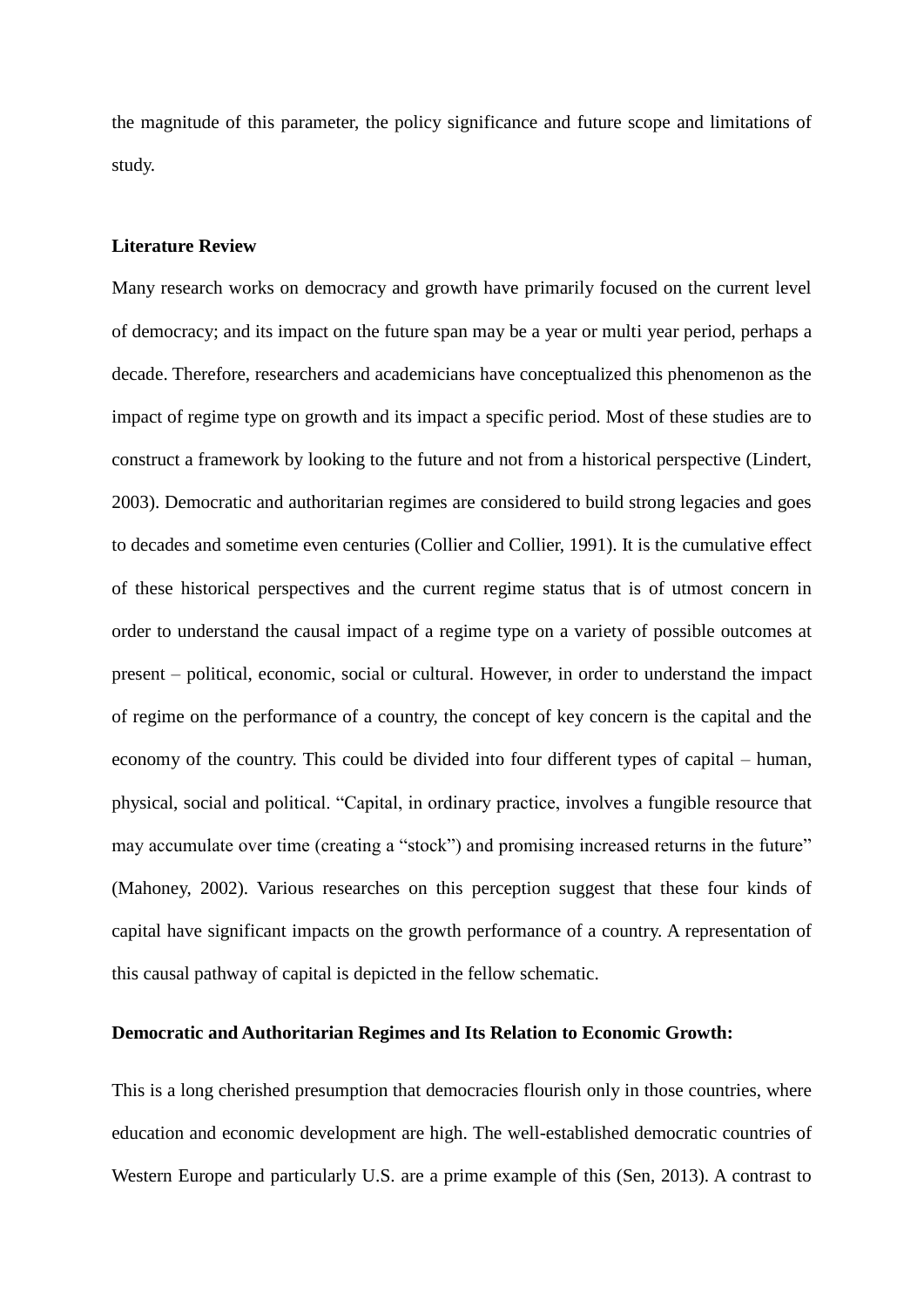this assumption can be presented by China. China can't be said to be an absolutely communist country and a democracy neither. Various scholars have tried to establish a linkage between democracy and economic performance of a country. For example, Lipset (1960) argues that all the various aspects of economic development – industrialization, urbanization, wealth, and education – are so closely interrelated as to form one major factor which has the political correlate of democracy". Nevertheless, he further observes that list of economic factors can be not necessarily attributed to causes for democratic regime (Lewis, 2013). As per this assumption, for a democratic regime to survive, the economy should keep progressing. Critics argue that Lipset's theory was based only on economically developed countries of Western Europe, and neglected developing world, including some powerful and fast developing nations such as India and the other emerging economies such as African countries (Jensen & Wantchekon, 2004). On the other hand, Prezeworski (2003), argues that political regimes don't transit to democracy as per capita incomes increase, relatively democratic change happen at random, but once attained, countries with upper levels of GDP per capita remain democratic. It means that more the economic conditions are sustainable of a country, more chances that countries would remain democratic (Lamla, Vreeland & Gassebner, 2013). Consequently, it can be argued that developed economic conditions forge the way to a successful democratic transition as per the modernization theory, and Prezeworski's argument that democracies occur randomly - not relying solely on favourable economic conditions.

The question remains unsolved, as to why some democracies like Canada, Germany and US are doing well in terms of economic growth, and why some countries for instance Bangladesh, Pakistan, and Eastern Europe are incapable to emulate this model. It is true that democracies differ from each other - for example Russia recently adopted the democratic system in choosing their government (Becker, 2004). A recent research carried out by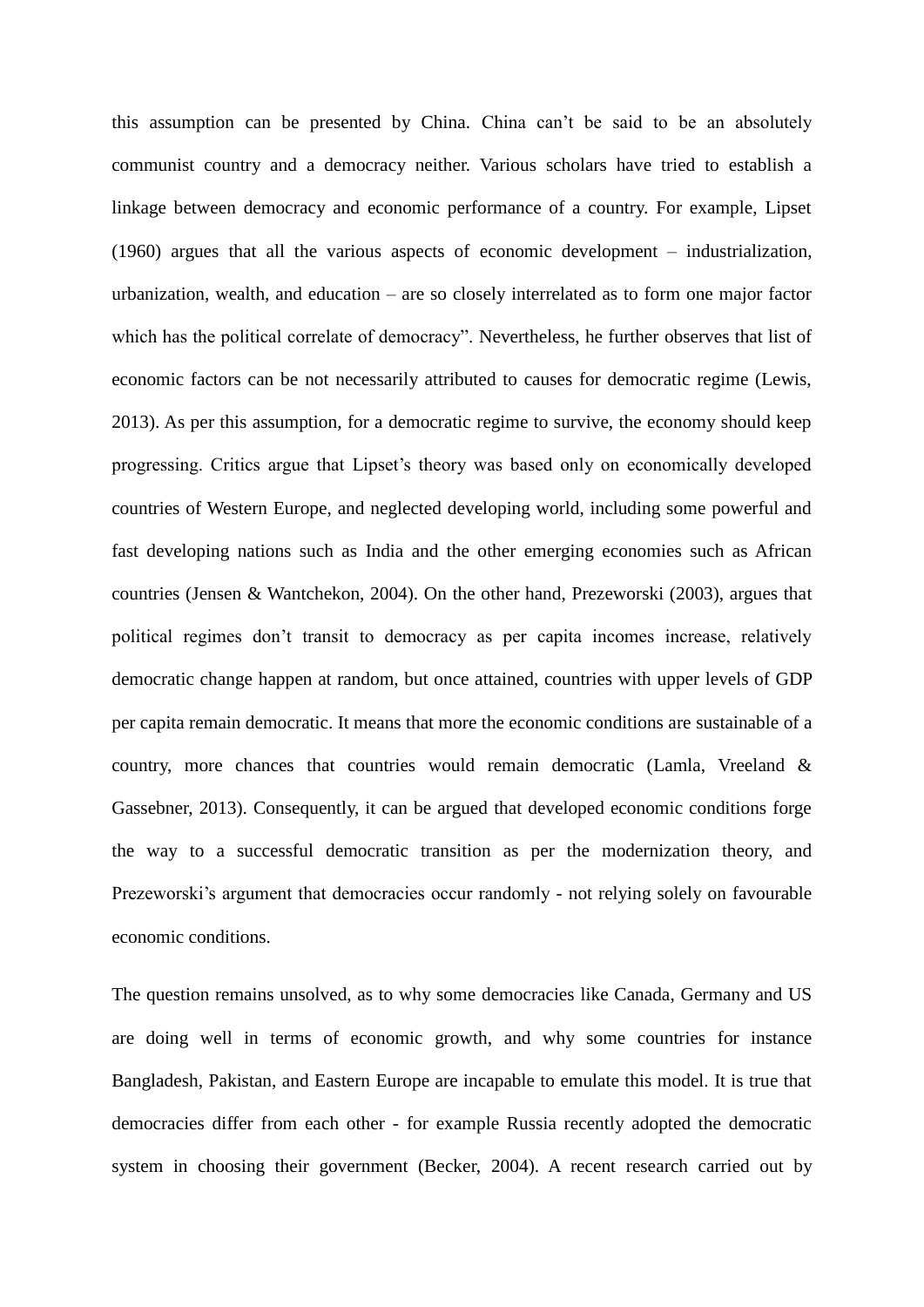Princeton University Prof Martin Gilens and Northwestern University Prof Benjamin concluded that "Multivariate analysis indicates that economic elites and organized groups representing business interests have substantial independent impacts of US government policy, while normal populace and mass-based interest groups have little or no autonomous influence"*.* (Study: US is not a democracy but an oligarchy, 2014). This statement indicates that theories are based on the empirical data choosing countries that are economically developed, if they state that democratic regimes are the causes of economic prosperity. Thus, almost all the developed countries are democratic, but an accurate explanation for the economic well-being of a country is still not clear. There are a number of countries such as Russia, Egypt, and Cuba, which have emerged from an authoritarian regime. Authoritarian countries also achieved significant economic success, take for instance Egypt; and under Putin, Russia also recovered comparatively well after the economic devastation during the 1990s. They contend to have democracy, a country should be rich enough to afford it (Sylvia, 2002). In this distinct view or analysis, it can be argued that diverse regimes have different impacts on the development and economic growth.

Many of the scholars assume that economic growth is a direct outcome of democracy. However, this is debatable. Any country's economic well-being has been built upon the decades of historical development which has helped countries to reach, what we see today. For example, Germany, before adopting constitutional democracy in 1949, was either authoritarian regime or under dictatorship. Democratic or authoritarian regimes are constructed over a long period, and there are other social and cultural inputs that contribute (O'donnell & Schmitter, 2013). However, our focus would be on the economic performance of a country and its relationship with regime type of a country.

Democratic transformation can be considered as a process which stretches back several generations and is prone to falling back (Diamond 1999). The first phase towards democracy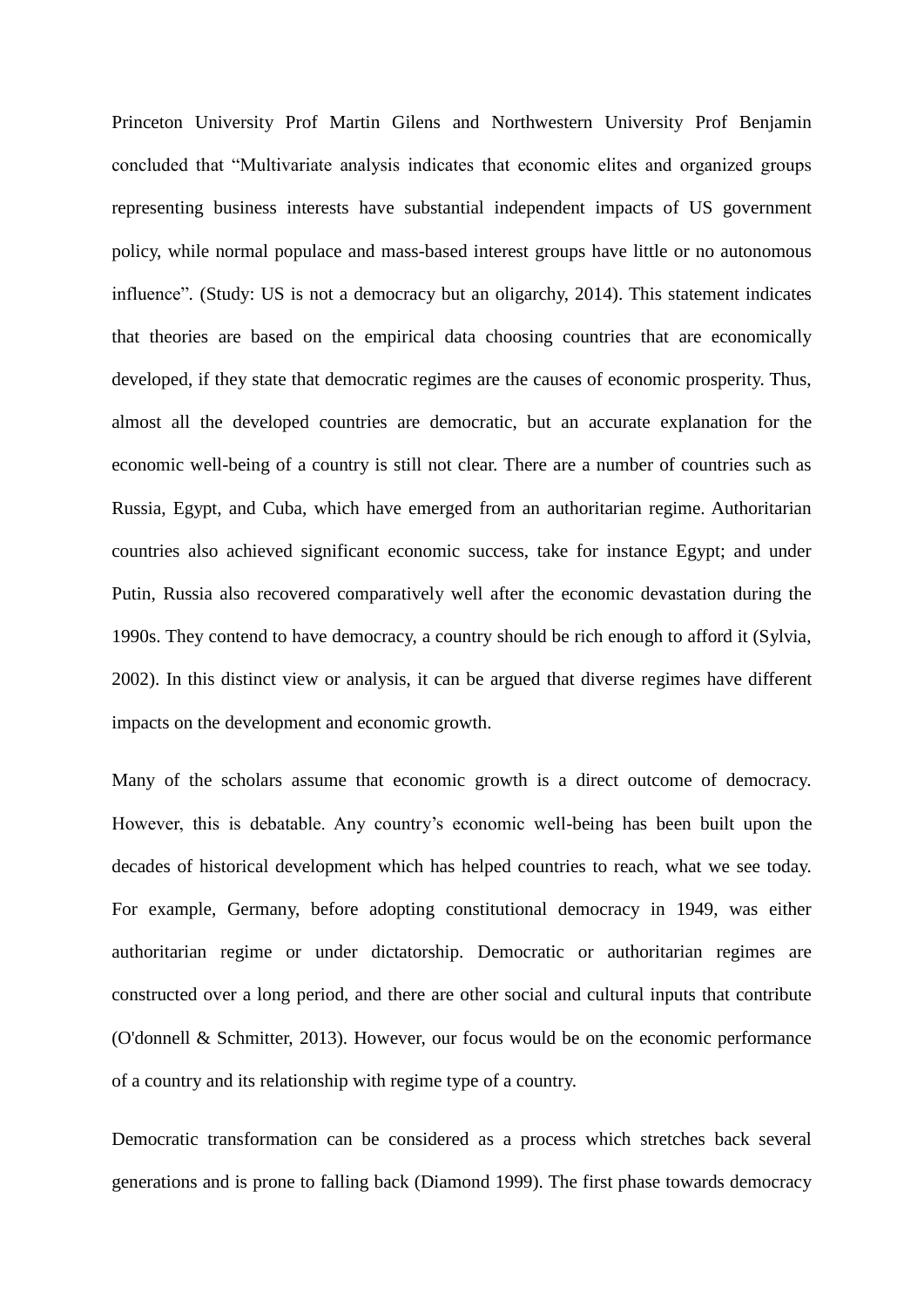will liberalize and turn the country towards the old rule of law. In this phase, civil rights of citizens are granted. The second phase of transition will be completed by the construction of the participatory and competitive political institutions. This transition period is characterized by political uncertainty; political parties will fight for the rules of this democratic game and the resources available for fighting this game (Rodrik, 2011). Therefore, the direction of this transition may not be necessarily linear, and it might not result into a democratic regime, possible that it turns up into an authoritarian regime.

Generally a successful democratic transition is understood as completed, if citizens of a country have become habituated to democratic values, practices and cultures, called as Democratic Consolidation (Zanger, 2000). Prezworski (2000) simply claims that "a regime in government offices is filled as a consequence of contested elections". This concept uses elections as a sole indicator of successful democracy, but in reality the picture can be much different, as it ignores several other factors. For instance, a large section of the population is excluded from contesting elections and decision making. Thus, this narrow viewing may lead to almost all the countries who have contested electoral system seem to be identified as democratic, but it is possible that the country might really be authoritarian in nature. Take for instance, the Republic of Singapore, which without rejecting the values of democracy, declines to accept it as a centre of the organization of its state. Keeping this in view, this minimalist view of democracy has been extended. The extended version of definition now includes universal suffrage, competitive election held regularly in the defined period of years. This concept even after including two more important aspects of democracy is still likely to commit the "fallacy of electoralism" (Karl, 1986).

Thus, it can be argued that democracy helps countries in providing both greater stability and public say in policy making, but whether this actually leads to any economic prosperity, is still debatable. To understand this nuance, one has to look more keenly into the differences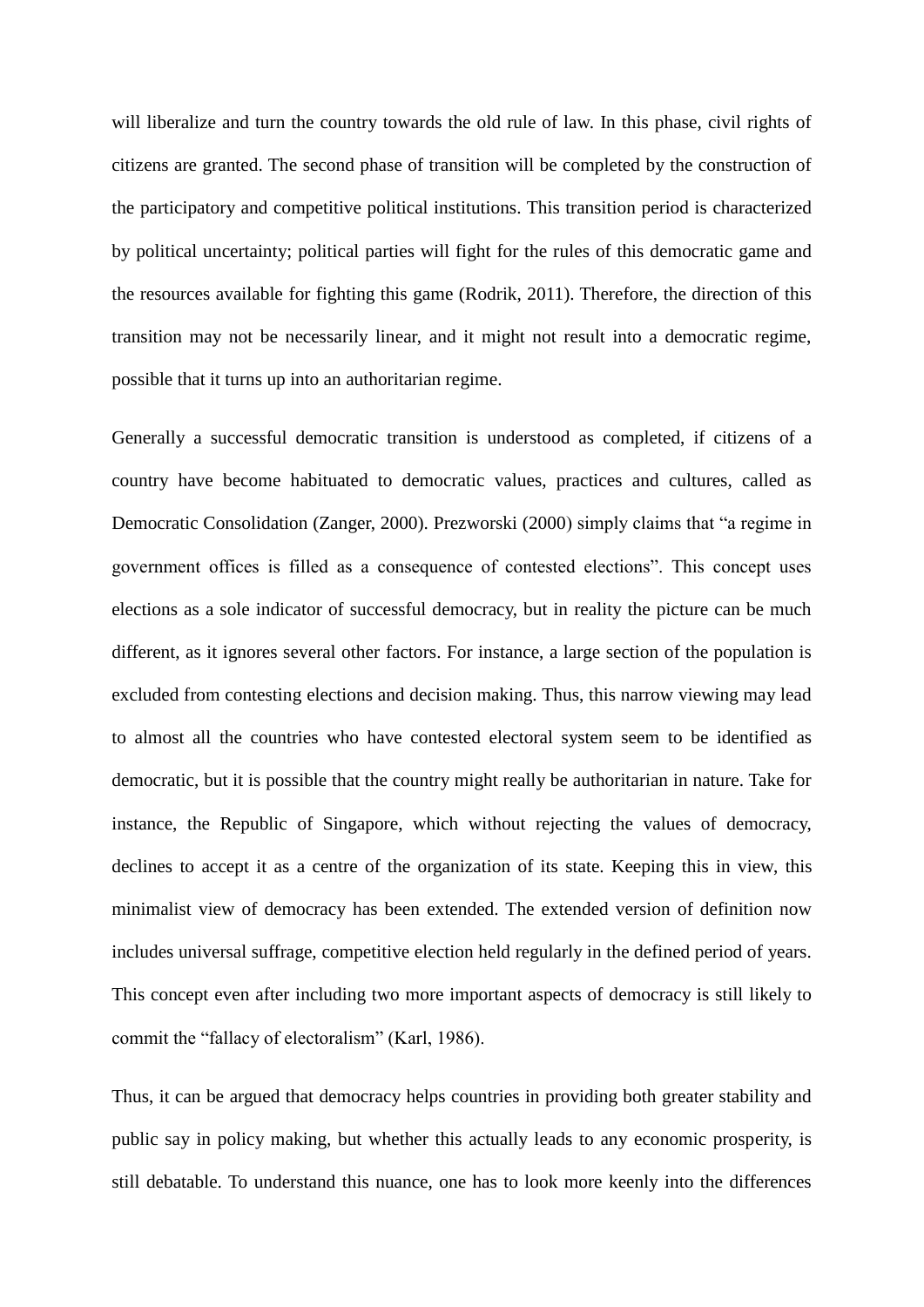between presidential form of democracy and parliamentary democracy in policy making. This difference changes from one country to another, as no country's polity may be identical to another's (Schumpeter, 2013). To elucidate, let us take the instance of the USA. The US constitution is hard wired to promote free market economy and capitalism, and on the other hand, developing countries such as India continued with their adopted mixed economy or protected economy approach till the 1990s. Both of these economies look similar on the surface, but are starkly different in terms of economic policies or economic regime (Mulligan, Sala-I-Martin & Gil, 2003). Although our concern is limited to measuring a regime's effects on a country's growth, but it can't be denied that the differences that we see between various democracies leave us to assume that only democratic form of government may not guarantee a country's economic growth. In the next section, we will discuss more about the methods to measure the economic growth.

Economic growth is usually measured by GDP per capita. Capital is regarded as cultivated prosperity, which would give up greater profits in the coming future. Gerring et al (2005) argue that if a democratic regime endures, it is likely to foster four types of capital: physical, human, social, and political. He further argues that the longer the countries remain democratic, the more chances that these four types of capital will be enhanced resulting in improved development. This positive idea is predicated on the concept of equal allocation of capital, which researchers see as a crucial factor of economic growth (Besley and Burgess, 2000). In a democratic regime, the successful redistribution of wealth through taxation, land distribution, social policies, and civil rights created the approach for the economic growth as per this connotation. However, he rightly observes that we expect better results from a long term democracy than newly democratized or authoritarian regime. Learning and instutionalisation takes time to garnish the fruitful results of democracy (Besley and Burgess, 2000). So, it can be argued that democracy is beneficial in the long run, but in the short run it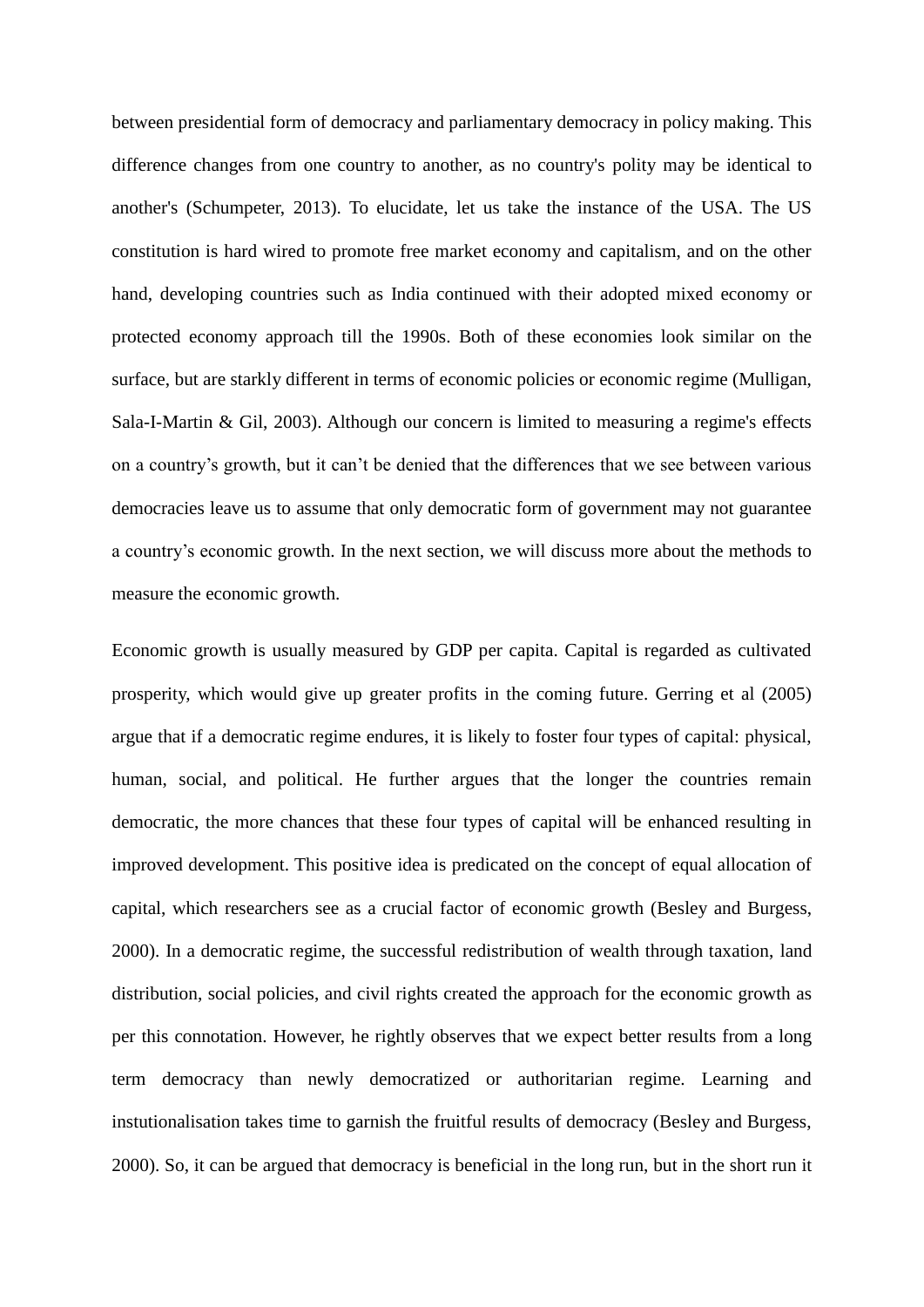still has to prove.

Another question that is drawing the attention of the academia, is why some countries don't adopt a democratic regime even when they have enough natural resources or economic capability, and why do they still resort to dictatorship (Munck, 2009)? Why have some countries such as Canada, Australia and USA implemented democracy easily, while on the other hand, several Middle Eastern and African countries are still finding it difficult to adopt democracy? A growing number of scholars argue that benevolence or malignancy depends upon the quality of institutions (Clement, 2003). Possibly, this connotation is based on two assumption that: 1) When there is an abundance of natural resources, dictators or authoritarian regimes know that the guaranteed income would maintain their purchasing powers and thus, they cripple the economy to uphold their power. 2) When naturally there are limited resources, the cost of ensuring constitutional autonomy to its citizens will be high, thus, dictators have to balance their desire to survive their regime, with their desire of wealth. Democratic institutions don't provide an incentive to repress the economy. Thus, natural resources damage authoritarian regime, but not democracy. So, according to these opinions, if institutions are weak and not very strong, then political regimes will resort to authoritarianism, autocracy, or lastly dictatorship (Way & Levitsky, 2010).

### **Autocracy or Democracy?**

Interestingly, scholars argue that a democratic regime focuses on maximizing total output, but in an authoritarian regime the focus remains on maintaining the order (Dunleavy, 2014). For an instance, the rise of East Asian economies is portrayed as democracy persuaded growth. Nonetheless, a set of economists observed that growth has induced democracy, not vice-versa (Glaeser, 2004). They took the case of South Korea and North Korea, which were under authoritarian regimes until 1980. Till that time both countries were on the equal ground, but in the same year S. Korea began democratizing. They say that better institutions were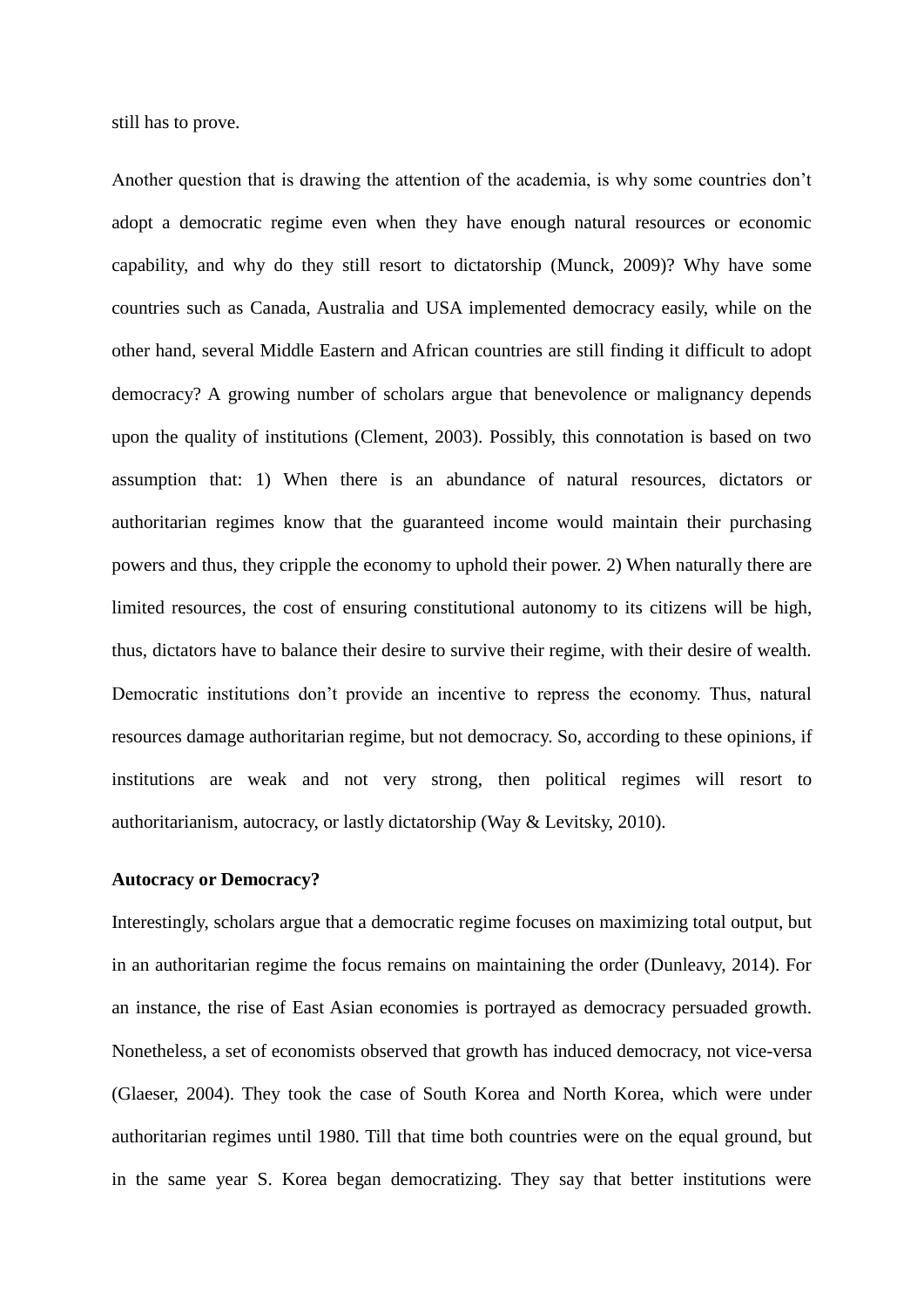developed due to dictator's policy of choices.

Others, such as Aemoglu and Robinson (2012) also argue that this type of growth can be attributed to political decision-making. Because, elites want to uphold and maximize their own power by altering the institutional changes and allowing technological changes required to spur economic growth. The interesting fact, they contend that particularly in S. Korea first introduced economic freedom introduced by dictator government, led to political freedom. However, the autocratic government's fuelled economic growth is sustainable or not is a different matter. Classical analysts also argue that democracy undermines growth unleashing pressure for instant utilization, which takes place at the cost of investment, hence growth (Wantchekon, 2002). This minimalist view is based on the assumption that democracy accelerates the demand for current consumption; these demands obstruct the path of profit, thus obstructing the path of economic growth of a country. For example, the current debate of Indian and Chinese growth in recent decades has also been seen from the prism of autocracy and democracy. Some scholars possibly argue that India will out-place China, as a result of being a democratic nation. However, Chinese growth has been achieved under autocratic region, and India's growth story has formed in a democracy. In an autocratic government, leaders can achieve more than democratic governments, due to the fact that their policy won't be hindered by any legislative, judicial or media constraints. For example, in late 1970s, Deng Xiaoping made a decision to privatize the agriculture, and in a very short span of time, farm products increased dramatically. Similarly, the autocratic rules in Taiwan, South Korea, and Chile made quick turnarounds in the economy.

In autocratic rule, the future of a country strongly depends upon the leadership. It is possible that in the short run it can prove beneficial, but in the long run it can cause disastrous effects on a country. Whether a democracy or an autocracy is more conducive to economic growth is debatable, but what is clear is that democracy produces less variable results, and also less bad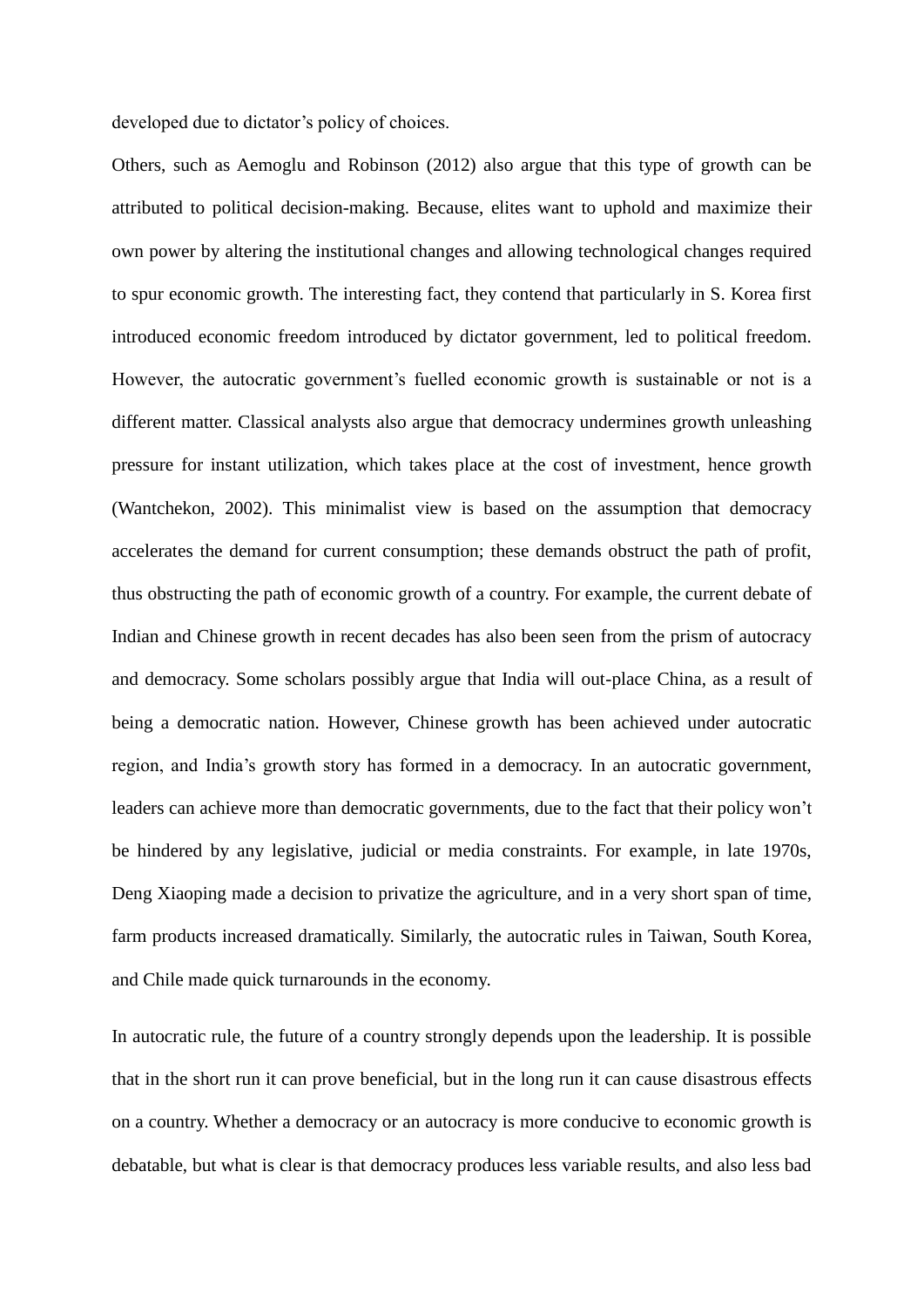outcomes due to accountability to its subjects. Since, there is a great incentive attached to democracy and less variable results, it would be an attractive feature of democracy, even if they fail to produce any greater results on an average. Still, it can be argued that a far-sighted leadership in autocratic regime can pace up the economy as in the case of China. On the other hand, India lags behind due to lethargic bureaucracy, regionalism, policy delays, and corruption and so on. So, here it is clear that in terms of economic growth, Chinese example, show us a different picture.

## **Conclusion**

In this paper, we have touched upon the various issues related to political regimes and its effect on economic growth. We have found that economic prosperity depends upon the economic institutions and choices of government rather than type of government. The wellbeing of a country also depends upon the distribution of political power. Political institutions provide the political power, and forms of institutions such as democracy and autocracy are the important subset of such institutions. All the developed countries are almost democratic, but it can't be argued in absolute terms that due to democracy they are economically developed. There are various reasons and most probably their past experiences play a major role in development. Some countries such as South Korea has developed in recent years is not a result of democracy, but various policies adopted during the dictatorship regime has also helped to forge the way for economic growth. Thus, it can be argued that economic development surely depends upon the form of government, but historically determined underlying of economic institutions also plays a major role in deciding the future of a country.

There is still a research gap in providing a universal democratic theory which shows that democracy promotes economic prosperity. However, it can be argued that once economic stability is achieved [...] then countries would continue to be democratic. In addition, there is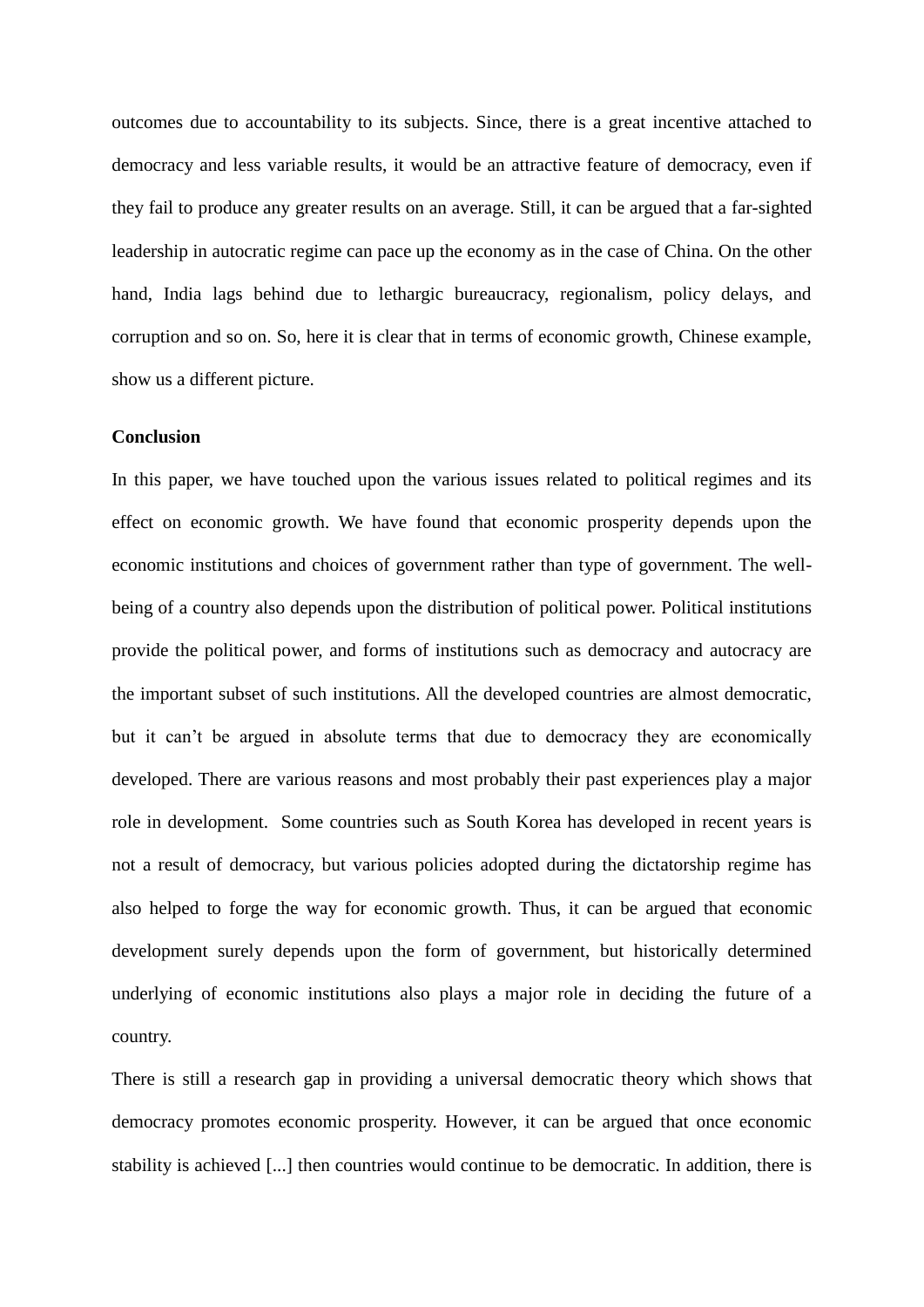also no appropriate answer for "why some democratic countries are industrialised or developed, and some are not? In the end, we will argue that different regimes have different effect on economic growth. Clearly, the area of research on the political regimes on growth is wide open.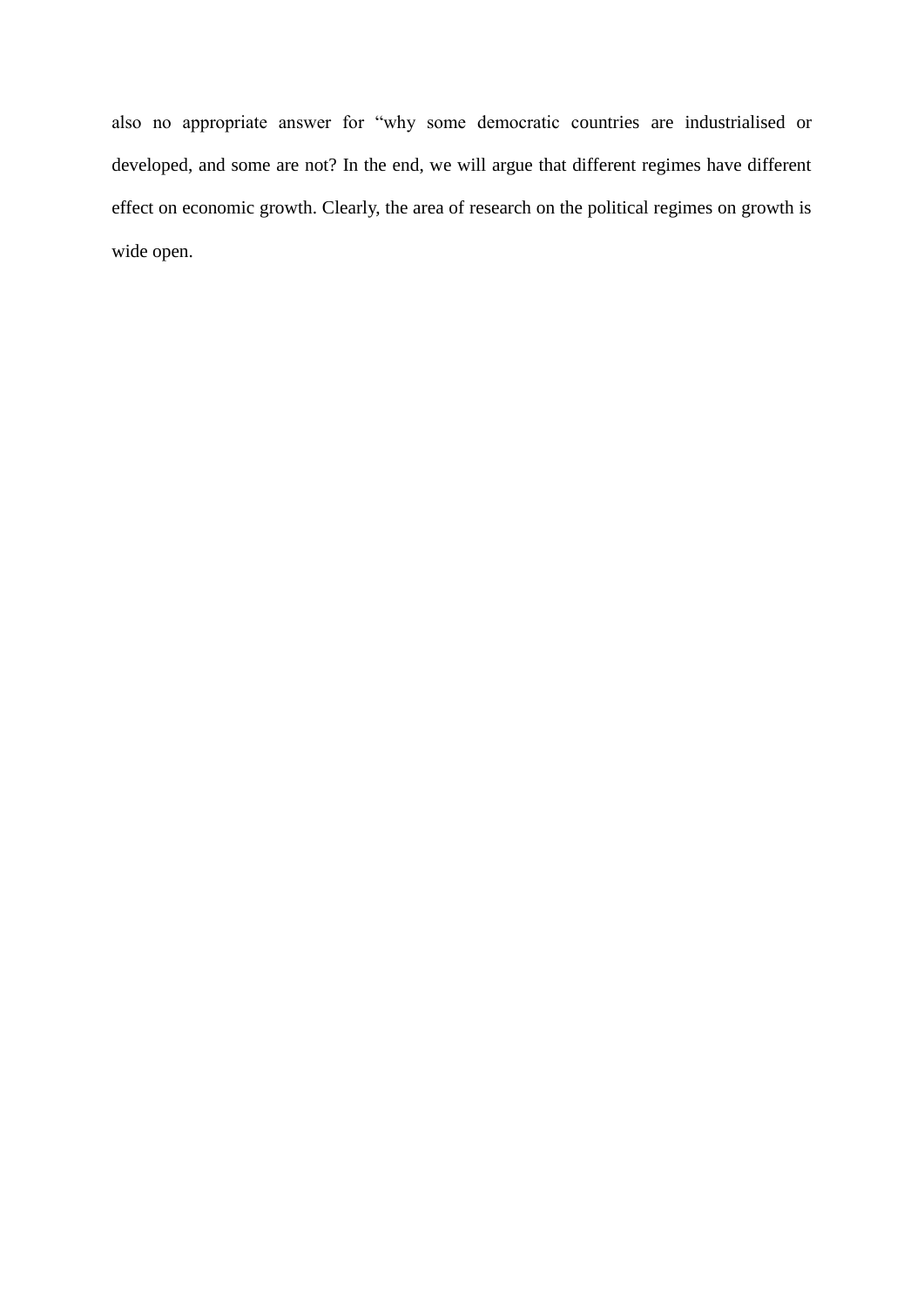## **Bibliography**

- *1.* Acemoglu, D. (2012). Response to Jeffrey Sachs. [Blog] *Why nations fall*. Available at: http://whynationsfail.com/blog/2012/11/21/response-to-jeffrey-sachs.html [Accessed 10 Mar. 2015].
- *2.* Becker, J. (2004). Lessons from Russia A Neo-Authoritarian Media System. *European Journal of Communication*, *19*(2), 139-163.
- *3.* Besley.T and Burgess .R (2000) , "Land Reform, Poverty Reduction and Growth: Evidence from India,", 15 May, *Quarterly Journal of Economics.*
- *4.* Clement, C. I. (2003). Organic intellectuals and the discourse on democracy: academia, foreign policy makers, and Third World intervention. *New Political Science*, *25*(3), 351-364.
- *5.* Dunleavy, P. (2014). *Democracy, bureaucracy and public choice: economic approaches in political science*. Routledge.
- *6.* Gassebner, M., Lamla, M. J., & Vreeland, J. R. (2013). Extreme bounds of democracy. *Journal of Conflict Resolution*, *57*(2), 171-197.
- *7.* Gerring, J., Bond, P., Barndt, W. and Moreno, C. (2005). Democracy and Economic Growth: A Historical Perspective. *World Politics*, 57(03), pp.323-364.
- *8.* Glaeser, Edward L., Rafael La Porta, Florencio Lopez-de-Silanes and Andrei Shleifer (2004). ["Do Institutions Cause Growth?,"](http://ideas.repec.org/a/kap/jecgro/v9y2004i3p271-303.html) Journal of Economic Growth, , v9(3,Sep), 271-303
- *9.* Jensen, N., & Wantchekon, L. (2004). Resource wealth and political regimes in Africa. *Comparative political studies*, *37*(7), 816-841.
- *10.* Karl, T.L. (1986), "Imposing Consent: Electoralism versus Democratization in El Salvador", Sa Diego Centre for Iberian and Latin American Studies, p9ff.
- *11.* Levitsky, S., & Way, L. A. (2010). *Competitive authoritarianism: Hybrid regimes after the cold war*. Cambridge University Press.
- *12.* Lipset, Seymour Martin. (1959). Some Social Requisites of Democracy: Economic Development and Political Legitimacy. *American Political Science Review.* 53